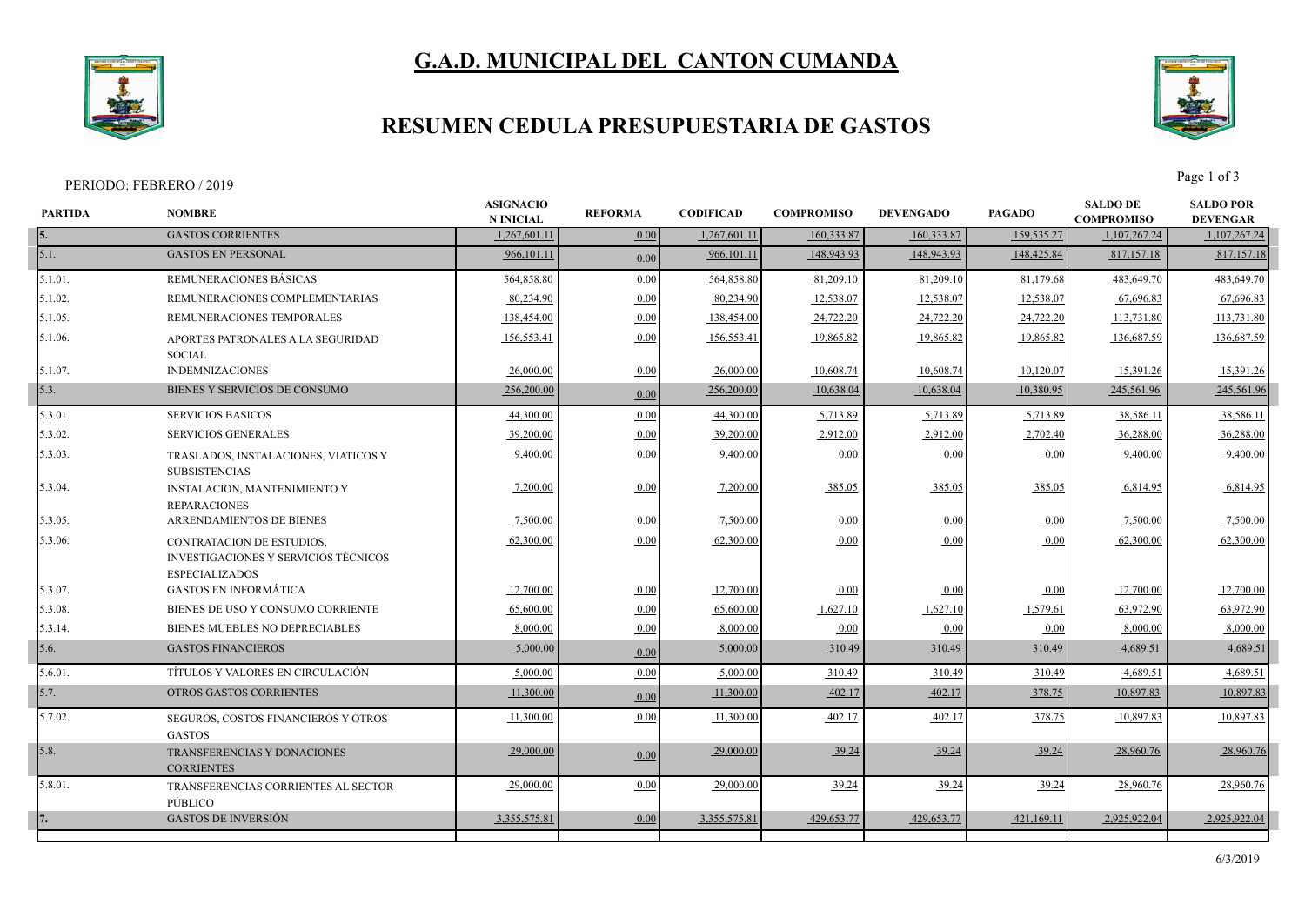# **G.A.D. MUNICIPAL DEL CANTON CUMANDA**



## **RESUMEN CEDULA PRESUPUESTARIA DE GASTOS**



PERIODO: FEBRERO / 2019 Page 2 of 3

| <b>PARTIDA</b> | <b>NOMBRE</b>                                                 | <b>ASIGNACIO</b><br><b>N INICIAL</b> | <b>REFORMA</b> | <b>CODIFICAD</b> | <b>COMPROMISO</b> | <b>DEVENGADO</b> | <b>PAGADO</b> | <b>SALDO DE</b><br><b>COMPROMISO</b> | <b>SALDO POR</b><br><b>DEVENGAR</b> |  |
|----------------|---------------------------------------------------------------|--------------------------------------|----------------|------------------|-------------------|------------------|---------------|--------------------------------------|-------------------------------------|--|
| 7.1.           | <b>GASTOS EN PERSONAL PARA INVERSIÓN</b>                      | 750,199.40                           | 0.00           | 750,199.40       | 103,027.23        | 103,027.23       | 103,014.32    | 647,172.17                           | 647,172.17                          |  |
| 7.1.01.        | REMUNERACIONES BÁSICAS                                        | 383,183.00                           | 0.00           | 383,183.00       | 58,789.10         | 58,789.10        | 58,770.65     | 324,393.90                           | 324,393.90                          |  |
| 7.1.02.        | REMUNERACIONES COMPLEMENTARIAS                                | 65,371.25                            | 0.00           | 65,371.25        | 9,955.98          | 9,955.98         | 9,955.98      | 55,415.27                            | 55,415.27                           |  |
| 7.1.05.        | REMUNERACIONES TEMPORALES                                     | 121,700.00                           | 0.00           | 121,700.00       | 18,200.93         | 18,200.93        | 18,206.97     | 103,499.07                           | 103,499.07                          |  |
| 7.1.06.        | APORTES PATRONALES A LA SEGURIDAD                             | 110,131.00                           | 0.00           | 110,131.00       | 14,839.22         | 14,839.22        | 14,838.72     | 95,291.78                            | 95,291.78                           |  |
|                | <b>SOCIAL</b>                                                 |                                      |                |                  |                   |                  |               |                                      |                                     |  |
| 7.1.07.        | <b>INDEMNIZACIONES</b>                                        | 69,814.15                            | 0.00           | 69,814.15        | 1,242.00          | 1,242.00         | 1,242.00      | 68,572.15                            | 68,572.15                           |  |
| 7.3.           | BIENES Y SERVICIOS PARA INVERSIÓN                             | 702,098.94                           | 0.00           | 702,098.94       | 107,292.97        | 107,292.97       | 101,995.32    | 594,805.97                           | 594,805.97                          |  |
| 7.3.02.        | <b>SERVICIOS GENERALES</b>                                    | 50,300.00                            | 0.00           | 50,300.00        | 1,230.88          | 1,230.88         | 1,035.08      | 49.069.12                            | 49,069.12                           |  |
| 7.3.03.        | TRASLADOS, INSTALACIONES , VIÁTICOS Y<br><b>SUBSISTENCIAS</b> | 4,200.00                             | 0.00           | 4,200.00         | 263.00            | 263.00           | 263.00        | 3,937.00                             | 3,937.00                            |  |
| 7.3.04.        | <b>INSTALACIONES, MANTENIMIENTOS Y</b><br><b>REPARACIONES</b> | 168,500.00                           | 0.00           | 168,500.00       | 12,459.45         | 12,459.45        | 11,950.25     | 156,040.55                           | 156,040.55                          |  |
| 7.3.05.        | ARRENDAMIENTO DE BIENES                                       | 20,000.00                            | 0.00           | 20,000.00        | 300.00            | 300.00           | 246.43        | 19,700.00                            | 19,700.00                           |  |
| 7.3.06.        | <b>CONTRATACIONES DE ESTUDIOS E</b><br><b>INVESTIGACIONES</b> | 23,000.00                            | 0.00           | 23,000.00        | 0.00              | 0.00             | 0.00          | 23,000.00                            | 23,000.00                           |  |
| 7.3.07.        | <b>GASTOS EN INFORMÁTICA</b>                                  | 2.500.00                             | 0.00           | 2,500.00         | 0.00              | $0.00\,$         | 0.00          | 2,500.00                             | 2,500.00                            |  |
| 7.3.08.        | BIENES DE USO Y CONSUMO DE INVERSIÓN                          | 408.098.94                           | 0.00           | 408,098.94       | 93,039.64         | 93,039.64        | 88,500.56     | 315,059.30                           | 315,059.30                          |  |
| 7.3.14.        | BIENES MUEBLES NO DEPRECIABLES                                | 25,500.00                            | 0.00           | 25,500.00        | 0.00              | 0.00             | 0.00          | 25,500.00                            | 25,500.00                           |  |
| 7.5.           | OBRAS PÚBLICAS                                                | 1,647,315.47                         | 0.00           | 1,647,315.47     | 164,285.19        | 164,285.19       | 161,111.09    | 1,483,030.28                         | 1,483,030.28                        |  |
| 7.5.01.        | <b>OBRAS DE INFRAESTRUCTURA</b>                               | 1,627,315.47                         | 0.00           | 1,627,315.47     | 164,285.19        | 164,285.19       | 161,111.09    | 1,463,030.28                         | 1,463,030.28                        |  |
| 7.5.04.        | OBRAS EN LÍNEAS. REDES E INSTALACIONES<br><b>ELÉCTRICAS</b>   | 20,000.00                            | 0.00           | 20,000.00        | 0.00              | 0.00             | 0.00          | 20,000.00                            | 20,000.00                           |  |
| 7.7.           | OTROS GASTOS DE INVERSIÓN                                     | 25,000.00                            | 0.00           | 25,000.00        | 0.00              | 0.00             | 0.00          | 25,000.00                            | 25,000.00                           |  |
| 7.7.02.        | SEGUROS, COSTOS FINANCIEROS Y OTROS<br><b>GASTOS</b>          | 25,000.00                            | 0.00           | 25,000.00        | 0.00              | $0.00\,$         | 0.00          | 25,000.00                            | 25,000.00                           |  |
| 7.8.           | TRANSFERENCIAS Y DONACIONES PARA<br><b>INVERSIÓN</b>          | 230,962.00                           | 0.00           | 230,962.00       | 55,048.38         | 55,048.38        | 55,048.38     | 175,913.62                           | 175,913.62                          |  |
| 7.8.01.        | TRANSFERENCIAS PARA INVERSION AL<br><b>SECTOR PÚBLICO</b>     | 230,962.00                           | 0.00           | 230,962.00       | 55,048.38         | 55,048.38        | 55,048.38     | 175,913.62                           | 175,913.62                          |  |
| 18.            | <b>GASTOS DE CAPITAL</b>                                      | 260,700.00                           | 0.00           | 260,700.00       | 5,819.96          | 5,819.96         | 5,350.38      | 254,880.04                           | 254,880.04                          |  |
| 8.4.           | BIENES DE LARGA DURACIÓN                                      | 260,700.00                           | 0.00           | 260,700.00       | 5,819.96          | 5,819.96         | 5,350.38      | 254,880.04                           | 254,880.04                          |  |
|                |                                                               |                                      |                |                  |                   |                  |               |                                      |                                     |  |